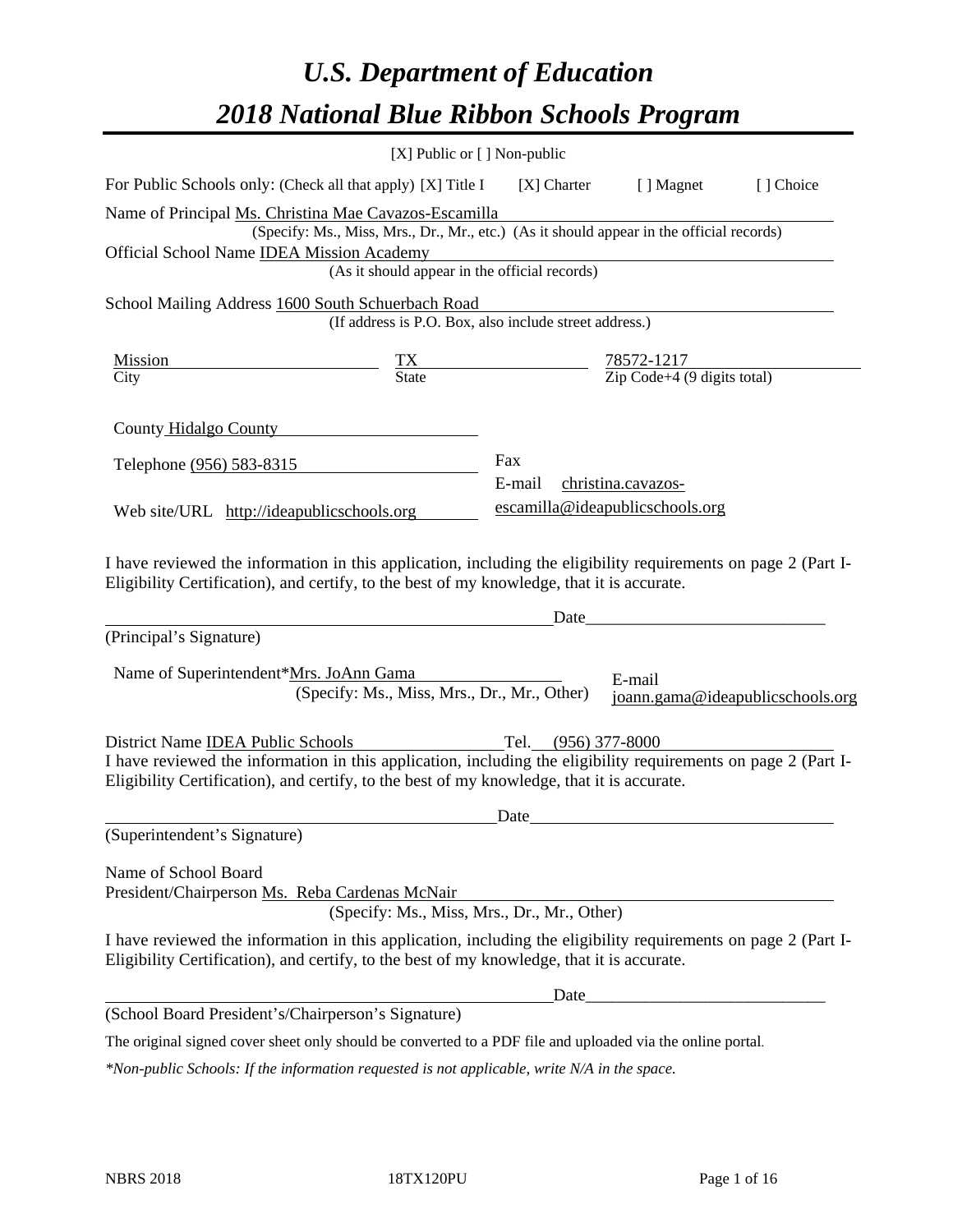The signatures on the first page of this application (cover page) certify that each of the statements below, concerning the school's eligibility and compliance with U.S. Department of Education and National Blue Ribbon Schools requirements, are true and correct.

- 1. The school configuration includes one or more of grades K-12. (Schools on the same campus with one principal, even a K-12 school, must apply as an entire school.)
- 2. All nominated public schools must meet the state's performance targets in reading (or English language arts) and mathematics and other academic indicators (i.e., attendance rate and graduation rate), for the all students group and all subgroups, including having participation rates of at least 95 percent using the most recent accountability results available for nomination.
- 3. To meet final eligibility, all nominated public schools must be certified by states prior to September 2018 in order to meet all eligibility requirements. Any status appeals must be resolved at least two weeks before the awards ceremony for the school to receive the award.
- 4. If the school includes grades 7 or higher, the school must have foreign language as a part of its curriculum.
- 5. The school has been in existence for five full years, that is, from at least September 2012 and each tested grade must have been part of the school for the past three years.
- 6. The nominated school has not received the National Blue Ribbon Schools award in the past five years: 2013, 2014, 2015, 2016, or 2017.
- 7. The nominated school has no history of testing irregularities, nor have charges of irregularities been brought against the school at the time of nomination. The U.S. Department of Education reserves the right to disqualify a school's application and/or rescind a school's award if irregularities are later discovered and proven by the state.
- 8. The nominated school has not been identified by the state as "persistently dangerous" within the last two years.
- 9. The nominated school or district is not refusing Office of Civil Rights (OCR) access to information necessary to investigate a civil rights complaint or to conduct a district-wide compliance review.
- 10. The OCR has not issued a violation letter of findings to the school district concluding that the nominated school or the district as a whole has violated one or more of the civil rights statutes. A violation letter of findings will not be considered outstanding if OCR has accepted a corrective action plan from the district to remedy the violation.
- 11. The U.S. Department of Justice does not have a pending suit alleging that the nominated school or the school district as a whole has violated one or more of the civil rights statutes or the Constitution's equal protection clause.
- 12. There are no findings of violations of the Individuals with Disabilities Education Act in a U.S. Department of Education monitoring report that apply to the school or school district in question; or if there are such findings, the state or district has corrected, or agreed to correct, the findings.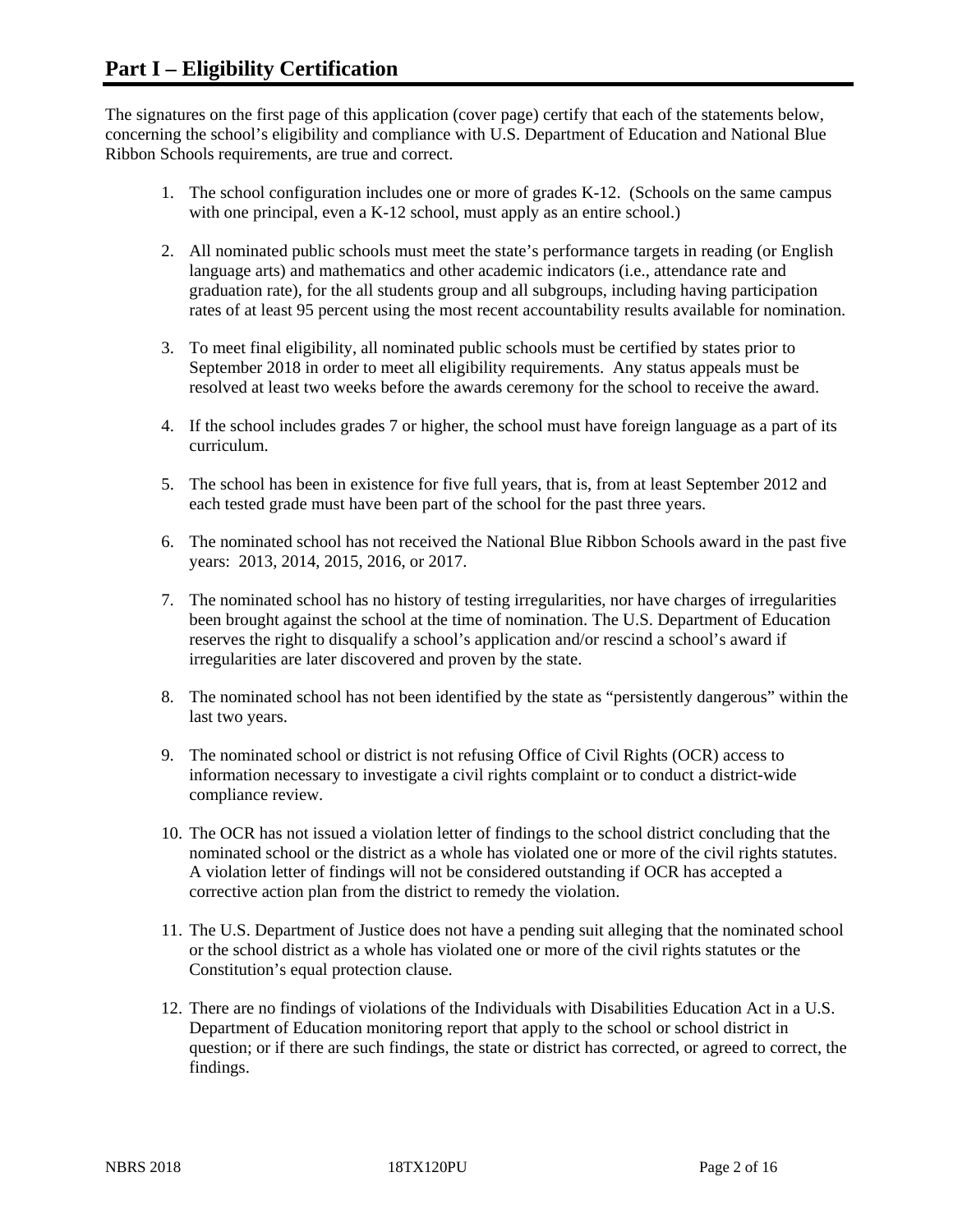# **PART II - DEMOGRAPHIC DATA**

#### **Data should be provided for the most recent school year (2017-2018) unless otherwise stated.**

#### **DISTRICT**

1. Number of schools in the district  $\frac{30}{20}$  Elementary schools (includes K-8) (per district designation): 31 Middle/Junior high schools 31 High schools 0 K-12 schools

92 TOTAL

**SCHOOL** (To be completed by all schools)

2. Category that best describes the area where the school is located:

[] Urban or large central city

[ ] Suburban

[X] Rural or small city/town

3. Number of students as of October 1, 2017 enrolled at each grade level or its equivalent in applying school:

| Grade                           | # of         | # of Females | <b>Grade Total</b> |
|---------------------------------|--------------|--------------|--------------------|
|                                 | <b>Males</b> |              |                    |
| <b>PreK</b>                     | 76           | 92           | 168                |
| K                               | 71           | 50           | 121                |
| 1                               | 68           | 53           | 121                |
| 2                               | 62           | 58           | 120                |
| 3                               | 54           | 63           | 117                |
| 4                               | 71           | 61           | 132                |
| 5                               | 60           | 66           | 126                |
| 6                               | 0            | $\theta$     | 0                  |
| 7                               | 0            | $\theta$     | 0                  |
| 8                               | 0            | $\theta$     | 0                  |
| 9                               | 0            | $\theta$     | 0                  |
| 10                              | 0            | 0            | 0                  |
| 11                              | 0            | 0            | 0                  |
| 12 or higher                    | 0            | 0            | 0                  |
| <b>Total</b><br><b>Students</b> | 462          | 443          | 905                |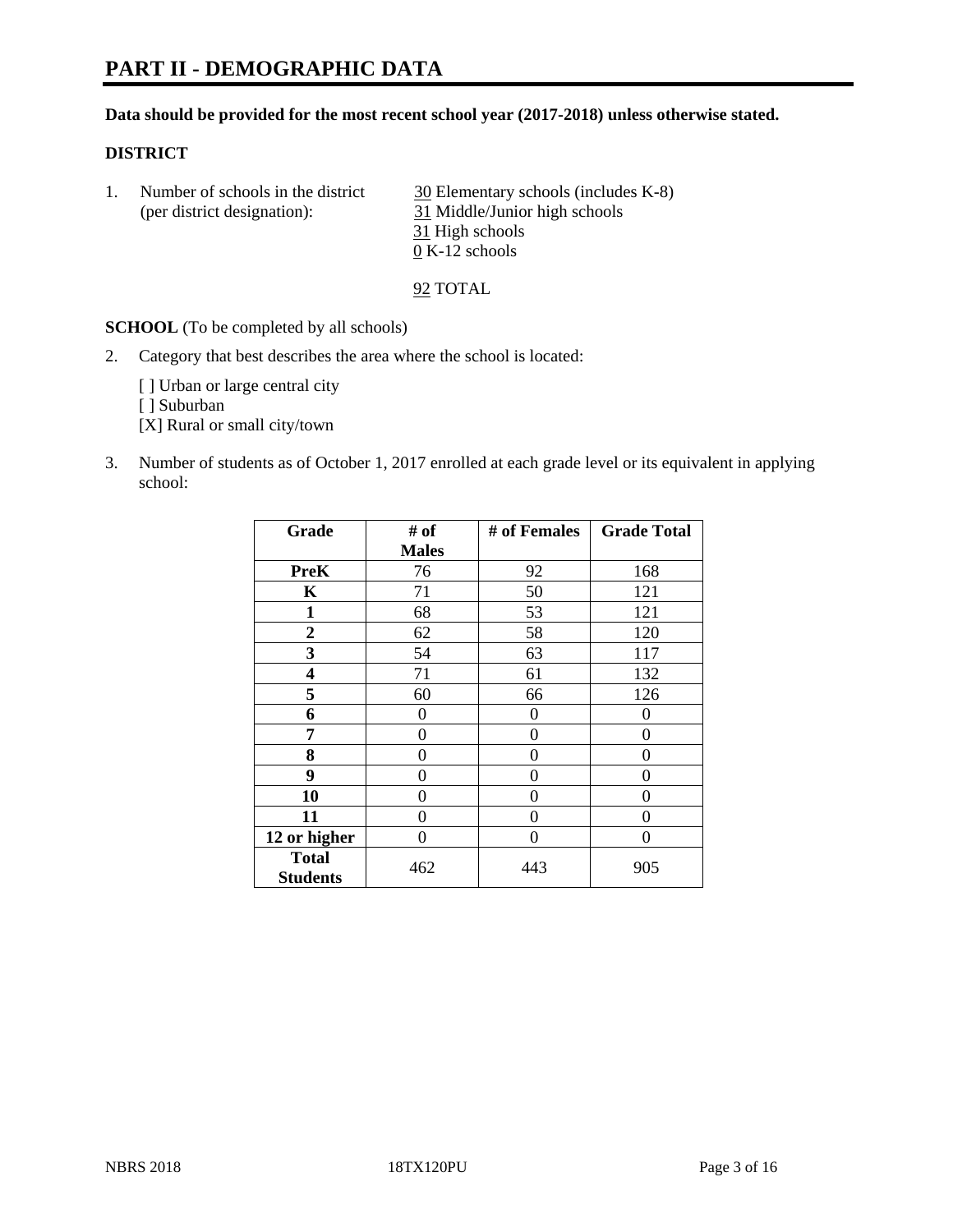the school: 1 % Asian

4. Racial/ethnic composition of  $\qquad 0\%$  American Indian or Alaska Native 1 % Black or African American 96 % Hispanic or Latino 0 % Native Hawaiian or Other Pacific Islander 2 % White 0 % Two or more races **100 % Total**

(Only these seven standard categories should be used to report the racial/ethnic composition of your school. The Final Guidance on Maintaining, Collecting, and Reporting Racial and Ethnic Data to the U.S. Department of Education published in the October 19, 2007 *Federal Register* provides definitions for each of the seven categories.)

5. Student turnover, or mobility rate, during the 2016 – 2017 school year: 4%

If the mobility rate is above 15%, please explain.

This rate should be calculated using the grid below. The answer to (6) is the mobility rate.

| <b>Steps For Determining Mobility Rate</b>         | Answer |
|----------------------------------------------------|--------|
| $(1)$ Number of students who transferred to        |        |
| the school after October 1, 2016 until the         | 13     |
| end of the 2016-2017 school year                   |        |
| (2) Number of students who transferred             |        |
| <i>from</i> the school after October 1, 2016 until | 19     |
| the end of the 2016-2017 school year               |        |
| (3) Total of all transferred students [sum of      | 32     |
| rows $(1)$ and $(2)$ ]                             |        |
| (4) Total number of students in the school as      | 858    |
| of October 1, 2016                                 |        |
| (5) Total transferred students in row (3)          |        |
| divided by total students in row (4)               | 0.04   |
| $(6)$ Amount in row $(5)$ multiplied by 100        |        |

6. English Language Learners (ELL) in the school:  $45\%$ 

407 Total number ELL

Specify each non-English language represented in the school (separate languages by commas): Spanish

7. Students eligible for free/reduced-priced meals: 90 % Total number students who qualify: 817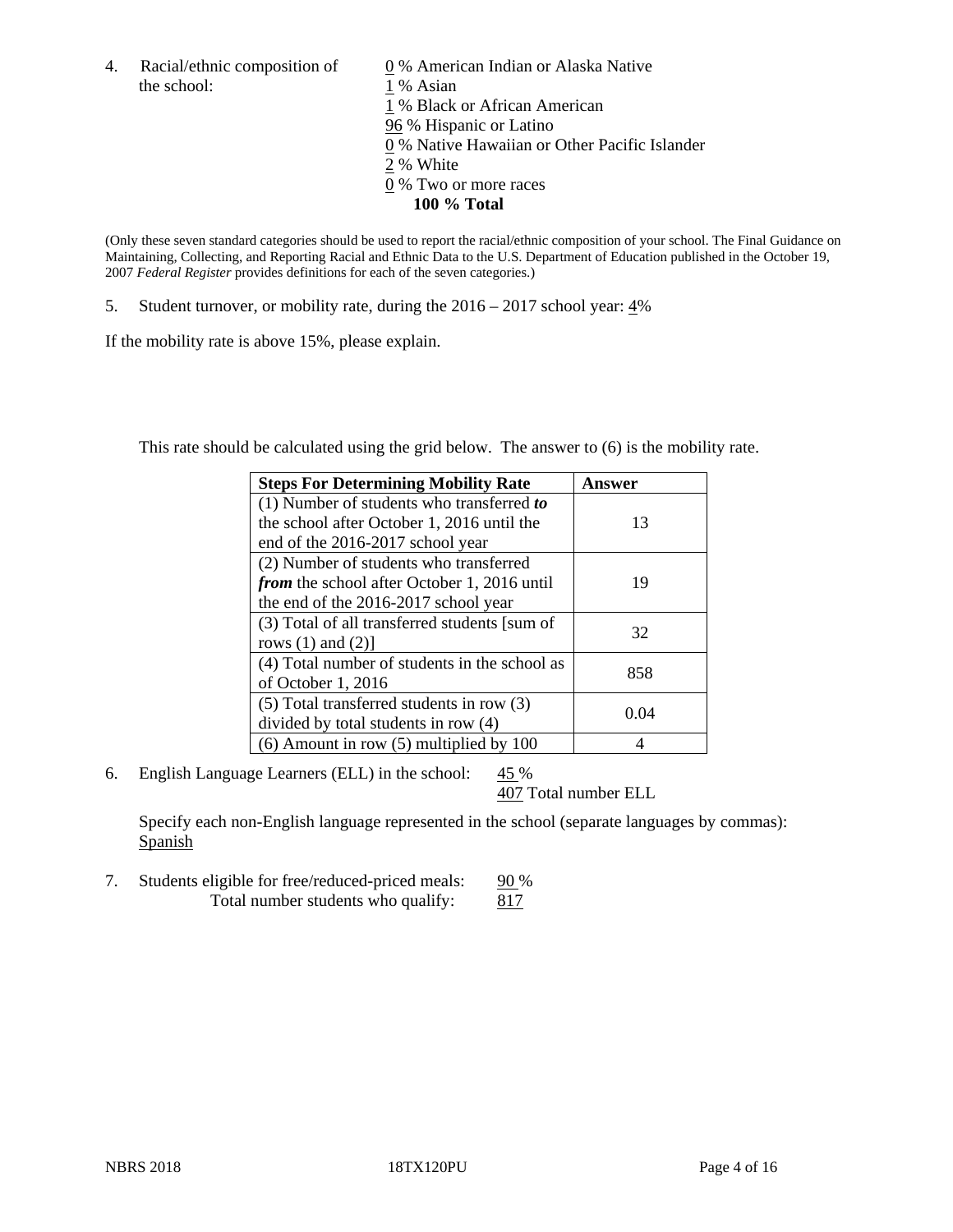25 Total number of students served

Indicate below the number of students with disabilities according to conditions designated in the Individuals with Disabilities Education Act. Do not add additional conditions. It is possible that students may be classified in more than one condition.

| 4 Autism                           | 0 Multiple Disabilities                 |
|------------------------------------|-----------------------------------------|
| 0 Deafness                         | 0 Orthopedic Impairment                 |
| 1 Deaf-Blindness                   | 4 Other Health Impaired                 |
| 0 Developmentally Delayed          | 2 Specific Learning Disability          |
| 0 Emotional Disturbance            | 11 Speech or Language Impairment        |
| $\underline{0}$ Hearing Impairment | 0 Traumatic Brain Injury                |
| 3 Intellectual Disability          | 0 Visual Impairment Including Blindness |

- 9. Number of years the principal has been in her/his position at this school:  $2$
- 10. Use Full-Time Equivalents (FTEs), rounded to nearest whole numeral, to indicate the number of school staff in each of the categories below:

|                                                                                                                                                                                                                                | <b>Number of Staff</b> |
|--------------------------------------------------------------------------------------------------------------------------------------------------------------------------------------------------------------------------------|------------------------|
| Administrators                                                                                                                                                                                                                 | 6                      |
| Classroom teachers including those<br>teaching high school specialty<br>subjects, e.g., third grade teacher,<br>history teacher, algebra teacher.                                                                              | 26                     |
| Resource teachers/specialists/coaches<br>e.g., reading specialist, science coach,<br>special education teacher, technology<br>specialist, art teacher, etc.                                                                    | 3                      |
| Paraprofessionals under the<br>supervision of a professional<br>supporting single, group, or classroom<br>students.                                                                                                            | 17                     |
| Student support personnel<br>e.g., guidance counselors, behavior<br>interventionists, mental/physical<br>health service providers,<br>psychologists, family engagement<br>liaisons, career/college attainment<br>coaches, etc. |                        |

11. Average student-classroom teacher ratio, that is, the number of students in the school divided by the FTE of classroom teachers, e.g., 22:1 29:1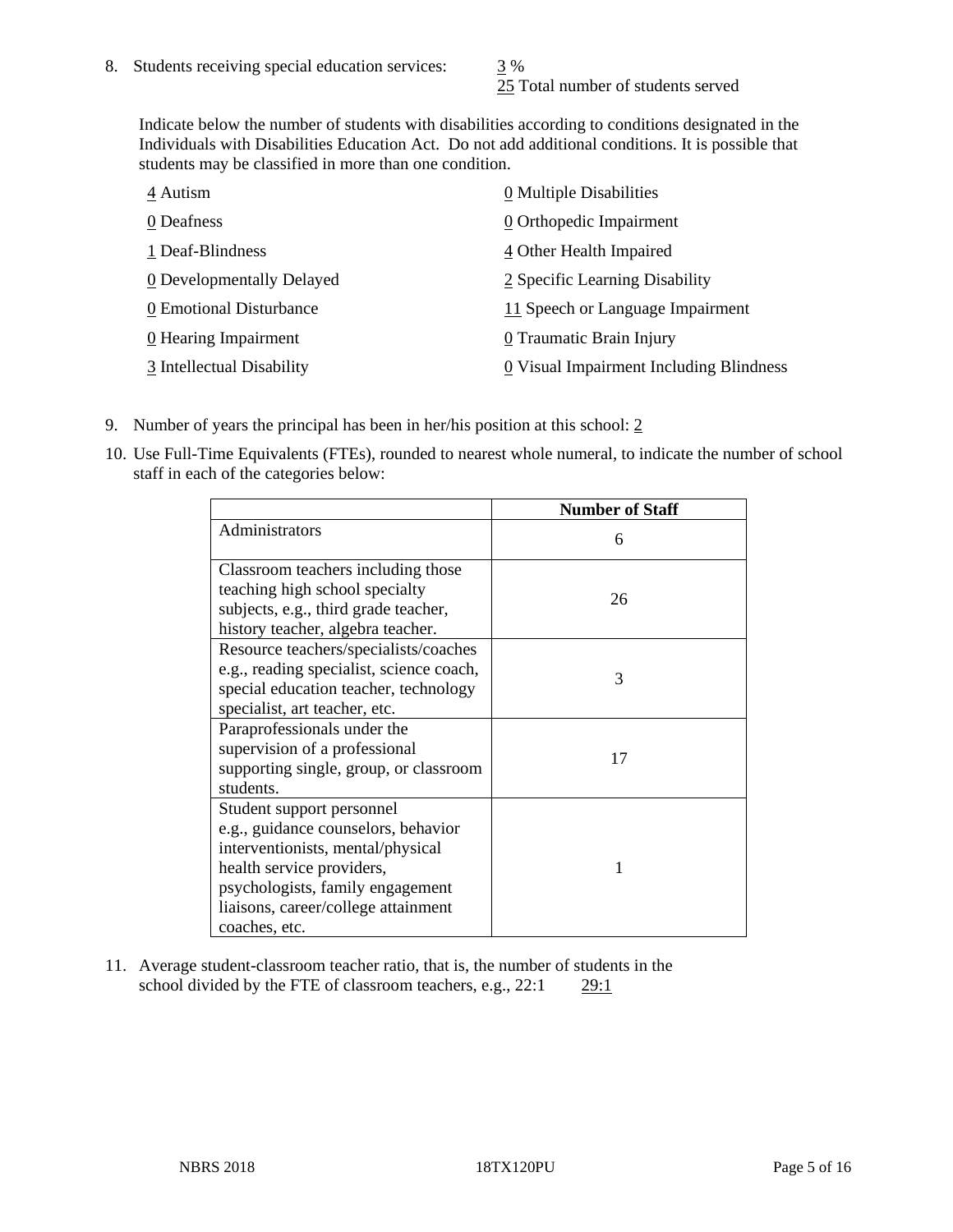12. Show daily student attendance rates. Only high schools need to supply yearly graduation rates.

| <b>Required Information</b> | 2016-2017 | 2015-2016 | 2014-2015 | 2013-2014 | 2012-2013 |
|-----------------------------|-----------|-----------|-----------|-----------|-----------|
| Daily student attendance    | 98%       | 98%       | 97%       | 98%       | 98%       |
| High school graduation rate | 0%        | 0%        | 0%        | 0%        | 9%        |

#### 13. **For high schools only, that is, schools ending in grade 12 or higher.**

Show percentages to indicate the post-secondary status of students who graduated in Spring 2017.

| <b>Post-Secondary Status</b>                  |    |
|-----------------------------------------------|----|
| Graduating class size                         |    |
| Enrolled in a 4-year college or university    | 0% |
| Enrolled in a community college               | 0% |
| Enrolled in career/technical training program | 0% |
| Found employment                              | 0% |
| Joined the military or other public service   | 0% |
| Other                                         |    |

14. Indicate whether your school has previously received a National Blue Ribbon Schools award. Yes No X

If yes, select the year in which your school received the award.

15. In a couple of sentences, provide the school's mission or vision statement.

Rewriting the story of underprivileged communities by creating a positive learning environment that equips students with the academic, social, and leadership skills that are required to succeed in college and the global society.

16. **For public schools only**, if the school is a magnet, charter, or choice school, explain how students are chosen to attend.

IDEA Public Schools holds a random lottery to ensure equal access for all applicants. IDEA's Lottery is held in late January and families are notified of the outcome via email and phone. Families may apply to multiple IDEA schools, and rank campuses by preference. To apply, the child must be at least four years of age (for Pre-K lottery) or five years of age (for kindergarten lottery) on or before September 1st.

To be included in the Lottery, applications must be submitted online, by phone, or at a campus prior to the Lottery date. After the Lottery, IDEA will continue to enroll students on an ongoing basis, as seats are available. If accepted, students must accept their offer online and attend registration events to officially enroll at IDEA. If students are not granted a seat, they will be placed on a wait list for the remainder of the school year in which they are seeking enrollment.

IDEA Public Schools does not discriminate on the basis of race, color, national origin, age, sex or disability, and is open to all interested students and families.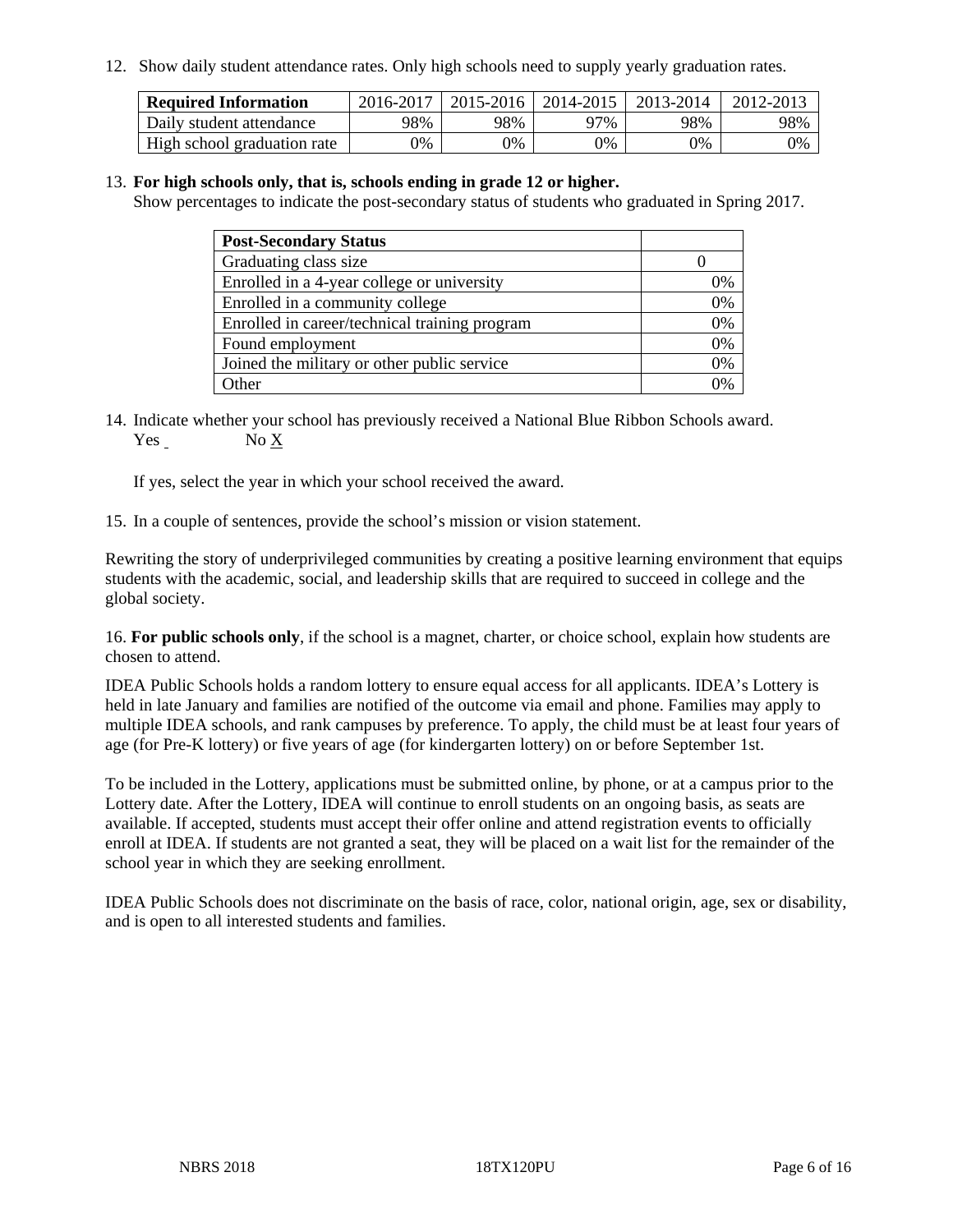# **PART III – SUMMARY**

IDEA Academy Mission (IA Mission) is a pre-Kindergarten to 5th Grade, Title I elementary school serving 905 students located in the Rio Grande Valley of Texas. IA Mission is located in the small, primarily Hispanic, low-income community of Mission, Texas, situated about three miles from the United States-Mexico border. More than 95% of students are Mexican-American or Mexican Nationals and 100% are eligible to participate in the National School Lunch Program.

IA Mission was founded in 2008 on the belief that, when the adults in the system get it right, each and every child, regardless of circumstance, should receive a high-quality education that prepares them for success in college and citizenship. To that end, IA Mission campus leaders hold each of its 55+ staff members accountable to meeting ambitious goals that drive student learning outcomes and boost academic achievement. With a relentless focus on college, the carefully curated elementary program moves students from teacher-led instruction to a student-driven program while enhancing the individualization of instruction with technology-assisted learning, character education, and extra- and co-curricular activities. The ultimate goal is to design and implement a model that gets students on-grade level in order to lead them to college preparedness.

At IA Mission, there is a "No Excuses" motto for all--beginning with the adults. All staff members are expected to be at school by 7:15 AM—with the drive to execute on a thought-out daily plan, a joyful attitude, and a laser-like focus on student mastery. To this end, 100% of teachers, co-teachers, and administrators convene to discuss student mastery every day. On a daily basis, staff are expected to show student work that represents the most common misconceptions or errors identified in the student learning. Using this evidencedbased approach, teachers reflect on any actions that may have contributed to those challenges, and a develop a re-teach plan to correct the errors--for the next day. At this daily meeting, other staff members, often teachers, offer suggestions to their colleagues. This structure is one of the most effective accountability and support structures at IA Mission. This system ensures each student is accounted for daily and that administrators, teachers, and colleagues are made aware of the staff and students who may need additional support to meet their ambitious goals.

To begin the day, it is a school-wide expectation that homework and planners are checked by teachers, while students eat breakfast and continue with silent sustained reading while listening to classical music after breakfast By7:45 AM, students and teachers transition to Morning Meeting where teachers ground each student in the plan for the day ahead, as well as, check-in with each student on a social and emotional level. During Morning Meeting, students share a positive or negative situation they are experiencing and the emotions they are feeling. At IA Mission, students are taught, especially the youngest ones, to use words, such as: anxious, irritated, depressed, drained, elated, hopeful, fulfilled, and mellow. The teacher and students are to listen and respond empathetically in order to help with different strategies to stay (or shift) from that mood. A significant number of IA Mission students have challenging home-life circumstances and often experience situations that would otherwise cause them to be distracted throughout the day. The Morning Meeting structure provides a daily opportunity for students to share their feelings within a safe environment while also learning various coping mechanisms. As a result of this focus on social-emotional intelligence, IA Mission students have improved their ability to express themselves more freely, openly, and honestly. As a school community, IA Mission has seen a decrease in student aggression and can largely attribute that to the focus on social-emotional competencies built in students through, in part, the Morning Meeting routine.

In order to recognize IA Mission students' accomplishments and create a culture of joy and celebration, each week, students are a part of a school-wide assembly where character skills are taught, words of affirmation are practiced, and student accomplishments, such as: top readers, top mathematicians, significant progress on assessments, and students of the week--are celebrated. Every homeroom selects one student of the week for outstanding character and/or academics, and teachers write an individualized paragraph that outlines why that student was selected. This writing is published every week for parents. Parents often share how proud they are of their children and how the teachers' words are so meaningful.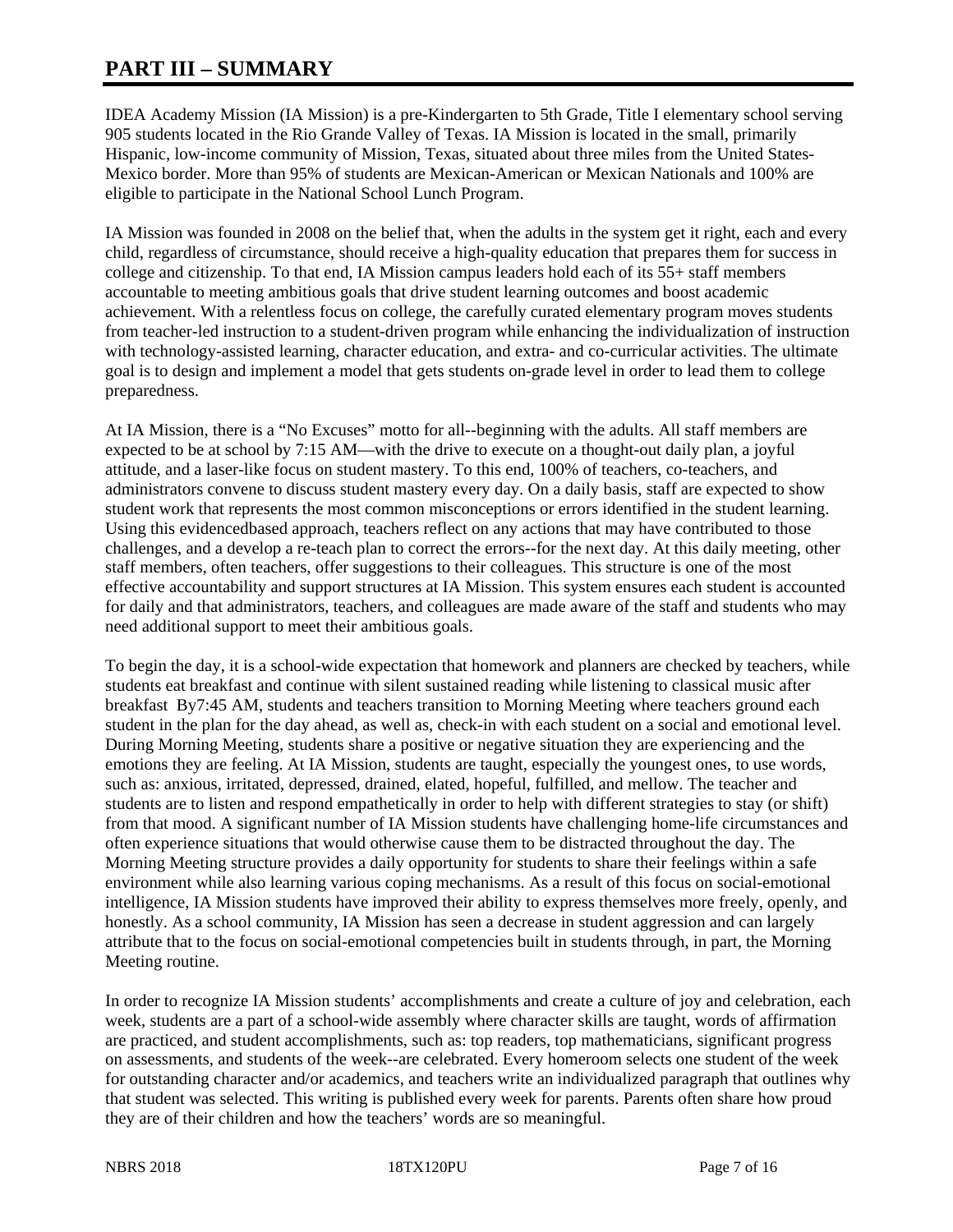IA Mission is incredibly proud of the progress that has been made campus wide over the last few years. However, it is important to note that the more recent successes are not representative of the school's results five years ago. As a result of poor performance on the state assessments, IA Mission was awarded a School Improvement Grant under the Texas Title I Priority Schools program. Through the infusion of this funding and support from the Texas Education Agency, IA Mission underwent an incredible transformation including improving internal structures, some of which will be described throughout this application, that have allowed to the school to experience significant academic increases.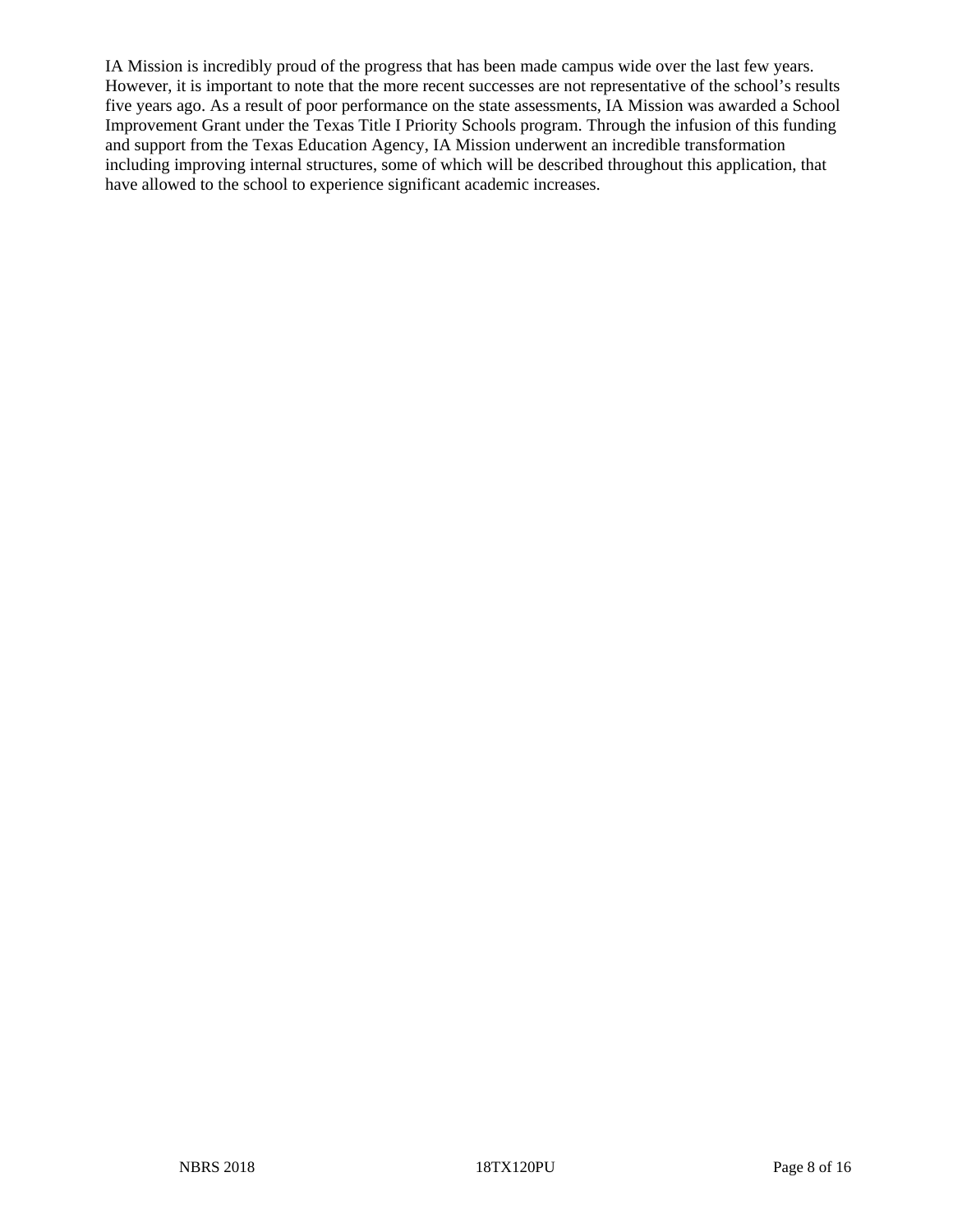## **1. Core Curriculum:**

IA Mission aligns its curriculum to the Texas Essential Knowledge and Skills (TEKS). For reading, in the lower grades, instructional staff spend a significant amount of time teaching students to read through direct instruction activities that include building phonemic awareness, letter-sound correspondence, sounding out of words, word recognition, vocabulary, oral reading fluency, and comprehension. IA Mission consistently ensures the integration of all literacy components, and uses a comprehensive, TEKS-aligned balanced literacy approach that involves the integration of reading, writing, listening, and speaking with increasing complexity every day. For example, staff use one before, one during, and one after reading and writing strategy with each text. To facilitate speaking and listening, teachers use accountable talk consistently. This involves: speaking in complete sentences and using academic language, justifying answers with textual evidence, connecting to others' comments; and listening to and tracking the speaker. This approach was chosen because it best prepares students for success in college and citizenship.

Although a significant number of students begin the school speaking little to no English and are generally labeled as "English Language Learners" or "Special Education," the engagement strategies described above have increased the achievement levels of students, including those who speak English as their second language. ELL students acquire language through a program that focuses on academic vocabulary in isolation, in both English and Spanish. Next, key phrases are prioritized; the final stage includes conversational language. Staff members utilize many visuals to expedite ELL student learning.

IA Mission's math program is also aligned to the TEKS. In the upper grades, we use locally created curriculum and Eureka Math because of the manner in which it builds from concrete to abstract understanding. The primary focus in the lower grades has been on direct instruction math builders and helping students understand number patterns, utilize mixed operations, and explain math properties. The mathematical focus in the upper grades involves building skills coupled with developing students' conceptual understanding. The structure of the math classes involves students reviewing foundational content and completing tasks. The goal is to have students solve tasks using two or three methods and order them by sophistication level. This process concludes with a generalized mathematical understanding and discussion. Each class ends the day with an exit ticket, containing between one and three questions, to check for student mastery. Teachers analyze the results of the exit tickets to determine whether any additional reteach strategies should be incorporated into the next days' plan.

The science content is aligned to the TEKS standards in grades pre-K to 5 and there is a strong focus on properties of matter; force, motion, and energy; Earth's changes; ecosystems; and life cycles. The curriculum approach was selected because of the manner in which it builds content through group collaboration and exploration and hands-on labs. Each year, students visit IDEA Public Schools' Camp Rio to engage in a high-quality outdoor educational experience that enhances classroom learning. Students spend the day outside exploring the world around them. Specifically, they learn to identify plants and animals, acquire skills in various outdoor team-building activities, while developing a respect for the environment, nature, and wildlife.

For Social Studies (SS) and civic learning, IA Mission embeds SS TEKS with texts and activities into the Reading curriculum. The SS approach was selected because of the manner in which it embeds texts with historical significance and focuses on geographical, political, religious, cultural, and economic characteristics. At IA Mission, students are presented with various activities or opportunities that center around local, national, and international events. For example, students have read about the history of Pakistan and gender inequality around the world through the novel, I Am Malala. A few recent activities include learning about hunger and homelessness through active participation in a holiday food drive, and helping with disaster relief for hurricane victims. Students learn about civic engagement by volunteering their time at nursing homes and on one of IDEA's farms harvesting fresh vegetables and produce. Students learn about citizenry by participating in the student-led Phoenix Patrol comprised of a group of students across grade levels responsible for monitoring restrooms, uniforms, and general student safety.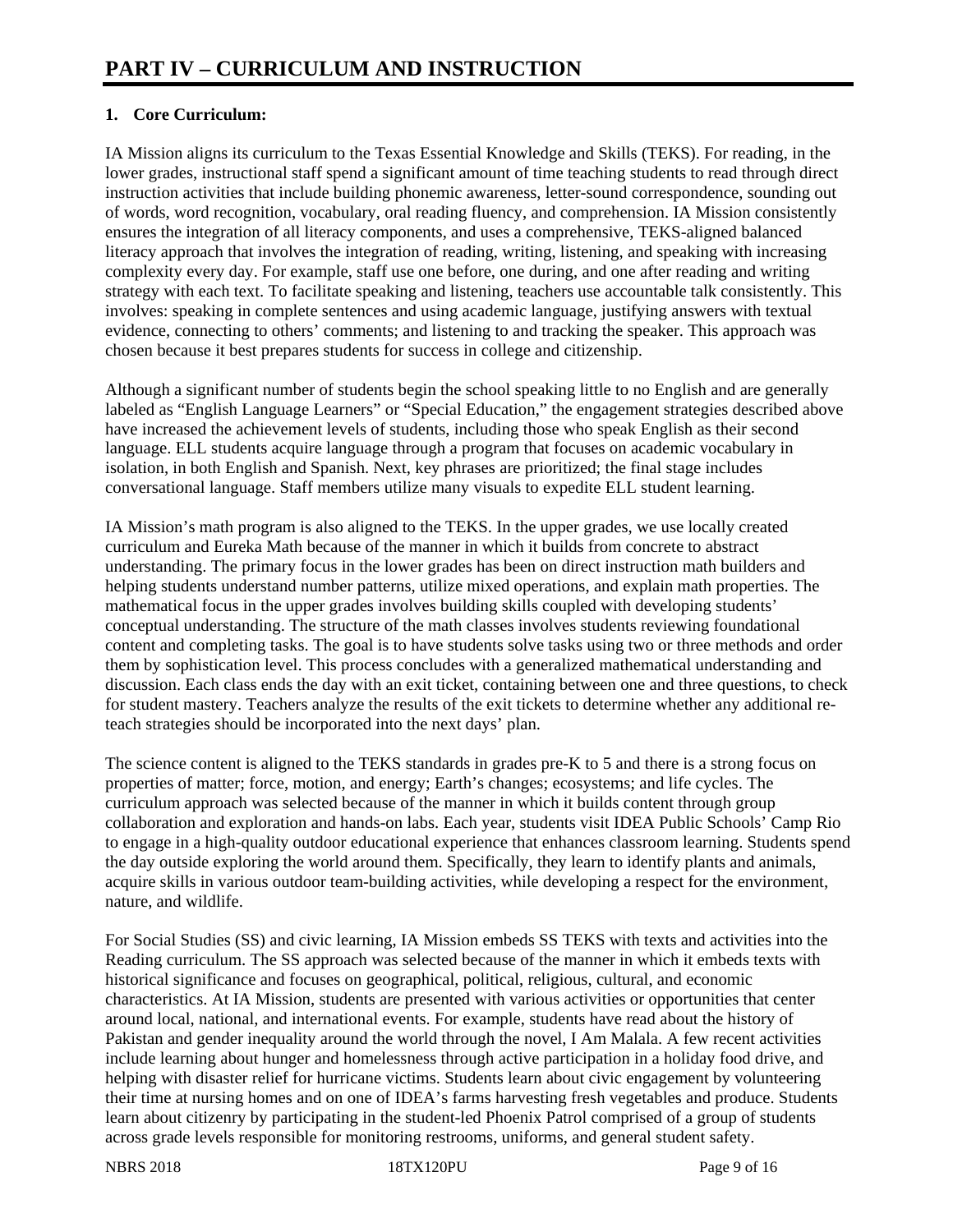IA Mission began offering half-day pre-K to our community in August 2016. The focus of the academic program is on language acquisition, literacy skills (e.g., text features and blending/segmenting), and mathematical development (e.g., counting, comparing, positions, and patterns). Additionally, social development is an integral component of the pre-K program. IA Mission has built in structures to help students develop self-control, empathy, and independence. Daily, students practice expressing emotions using words. To help with socialization process, pre-K students are involved in school-wide assemblies and parades. The first pre-K cohort entered in the 2017-2018 school year. In the nationally normed Dynamic Indicator of Basic Early Literacy Skills (DIBELS) assessment, the cohort's oral reading fluency levels are at an unprecedented high and over 90% of students are leaving kindergarten reading at grade level. These results apply to all students, including those who speak a language that is different from English.

## **2. Other Curriculum Areas:**

IA Mission complements the students' academic and social experience with physical education (PE), the arts, technology, and structured library systems. Significant emphasis is placed on TEKS-aligned physical education standards. PE, health, and nutrition play a more prominent part of the school culture in order to help students combat the statistics of living in one of the most obese counties in the US. All students in grades kindergarten to 5th have structured 30-minute recess daily with moderate physical activity. Additionally, first to fifth grade have PE between 180 to 270 minutes per week. The PE curriculum includes: healthy eating, exercise, and injury prevention.

Students spend at least 50% of PE participating in moderate to vigorous physical activity, and are evaluated twice a year using the Fitness Gram (FG) to assess performance in the Healthy Fitness Zone. Students wear wrist-only heart rate monitors, allowing coaches to track and measure results instantaneously. The goal is to have students reach 140 beats per minutes (BPM) during PE. The school will likely end the school year with the best data yet. In 2015-2016, IA Mission had 37.5% of students passing the FG; in 2016-2017, it increased to 73.4%; this year, the school is projected to hit 80%. Across the school district, approximately 47% of children are overweight. However, at IA Mission, 23.6% of students are overweight and the school is working to decrease that.

Students are able to participate and compete with other schools across the district in different after-school sports. The most popular include: soccer, basketball, tee-ball, and flag football. Additionally, IA Mission exposes students to robust after school programming including, cheerleading, dance, tumbling, art, and mandala coloring. Clubs are open to all students.

For cheerleading, students attend a local gym to learn cheer, dance, and tumbling. They also attend leadership classes and participate in community service. Cheerleaders show support for their classmates at school-wide events, and compete at the local and national level. Historically, they have earned 1st or 2nd place in their division.

In addition to sports, nutrition education that encourages maintenance of healthy eating has also been a key focus. To model this, the School Lunch, School Breakfast, After School Care, and Summer Feeding Program exceed USDA national standards and offer a variety of fresh foods and vegetables, and to ensure snacks make a positive contribution to the children's diet and health, IA Mission emphasizes serving fresh fruits and vegetables as the primary snack and water as the primary beverage.

TEKS-aligned art is integrated into classes. Specifically, all students utilize the elements of art—including the usage of a variety of lines, shapes, colors, textures, and forms. It is common to see students brainstorming ideas and internalizing concepts through drawings and pictures.

Personalized, cutting edge technology and TEKS-aligned technology application standards ensure all students perform at or above grade. All classrooms are equipped with two computers and smart boards in 3rd, 4th, and 5th grade classrooms. Students practice skills and research information. The smart boards have allowed teachers to be more efficient and effective with in-class instruction. Teachers receive instantaneous feedback on student responses and can act quickly, as a result.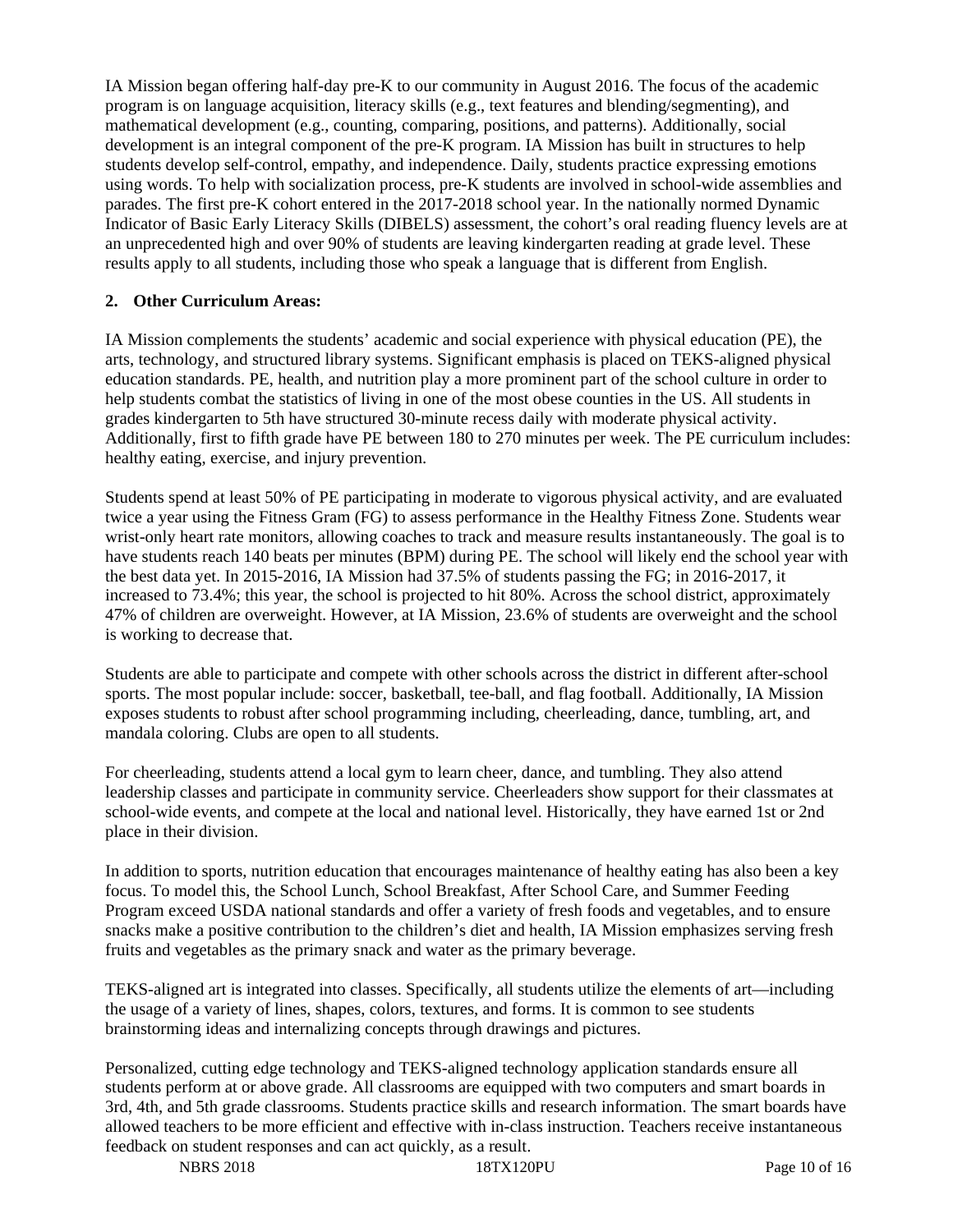Additionally, first to fifth grade students attend classes in the computer labs for a total of 180 to 270 minutes per week. The students work on programs that focus on critical thinking and problem-solving abilities. Students use virtual environments to solve problems and explore issues. During class, students are taught to perform basic software application functions, and use various search strategies.

The library media program provides a balanced, carefully selected, and systematically organized collection of print resources that are sufficient to meet students' needs in all subject areas and that are continuously monitored for currency and relevancy. IA Mission participates in local, state, and national reading initiatives that encourage learners to read for understanding and enjoyment. For example, during breakfast, at home, and after independent work completion, students read. Many scholars read while they wait to transition classes. Over 30% of students consistently read over one million words each year.

## **3. Instructional Methods, Interventions, and Assessments:**

The instructional approaches and built-in structures used to measure the school's effectiveness have been incredibly instrumental in helping close performance gaps. Before the start of each school year, the team uses a variety of assessment data to analyze each student's academic results. In the lower grades, we review norm-referenced test results to assess early reading skills, and learn what students already know and what they are ready to learn next. For those students who are classified as Limited English Proficient (LEP), the Texas English Language Proficiency Assessment System (TELPAS) is utilized to check progress needed in Listening, Speaking, Reading, and Writing. End-of-year mastery results and locally created assessment data also help us identify the students who will need additional urgent intervention at the start of the school year, and who would benefit from strategic grouping.

IA Mission has an achievement gap between the test results of all students and special education students. Therefore, the criteria described above is used to determine and identify these students and additional students who will participate in campus-wide intervention, Critical Student Intervention (CSI). As a result, IA Mission has a scheduled intervention time that allows for campus interventionists to provide specific targeted lessons for small group instruction. These lessons are designed to target the needs of each individual student while also challenging them to achieve ambitious goals. Teachers provide lessons that include a myriad of instructional strategies to ensure they scaffold the learning and bridge the gaps. Teachers use hands-on activities, manipulatives, games, role plays, interactive literary discussions, chants, anchor charts, and ongoing discussions so that students make connections to real world experiences.

For the upper grades, the school also utilizes similar assessments and, additionally, review the State of Texas Assessments of Academic Readiness (STAAR) results from the previous year to understand the grade level performance and assessment standards that need attention. That said, the staff know that assessment data, while very telling and helpful, only provide part of the student's story. For this reason, each teacher is asked to provide information about each child, beyond test scores, in understanding each child's situation. Information on the home life, content of parent communication throughout the year, any discipline infractions, and the character report card of each child are included at the closeout of each school year. This information is used to provide context for each child, not to label or lower the expectations for any student, and to assess the kinds of additional support each child will need to achieve at his/her highest potential the following school year.

At the lower grades, students are grouped at the start of the year based on reading results. Teachers have been able to expedite learning when all students are struggling with similar objectives. That said, the groupings are incredibly flexible and many are changed on a weekly basis to reflect data for the week. Many students, especially those who are accelerating at a faster pace, "jump" lessons to respond to data for the week. The school has students who are in 1st grade, but are being taught 2nd grade objectives, and, conversely, students in 1st grade who are focusing on kindergarten objectives, for example. This allows for students with similar levels to work together and challenge one another during literary discussions and projects. The flexibility and ongoing process of regrouping students as they reach their goals is one way to ensure that each and every student develops to their fullest potential and that they have mastered specific skills. By third grade, students are mostly heterogeneously grouped. There is one accelerated group in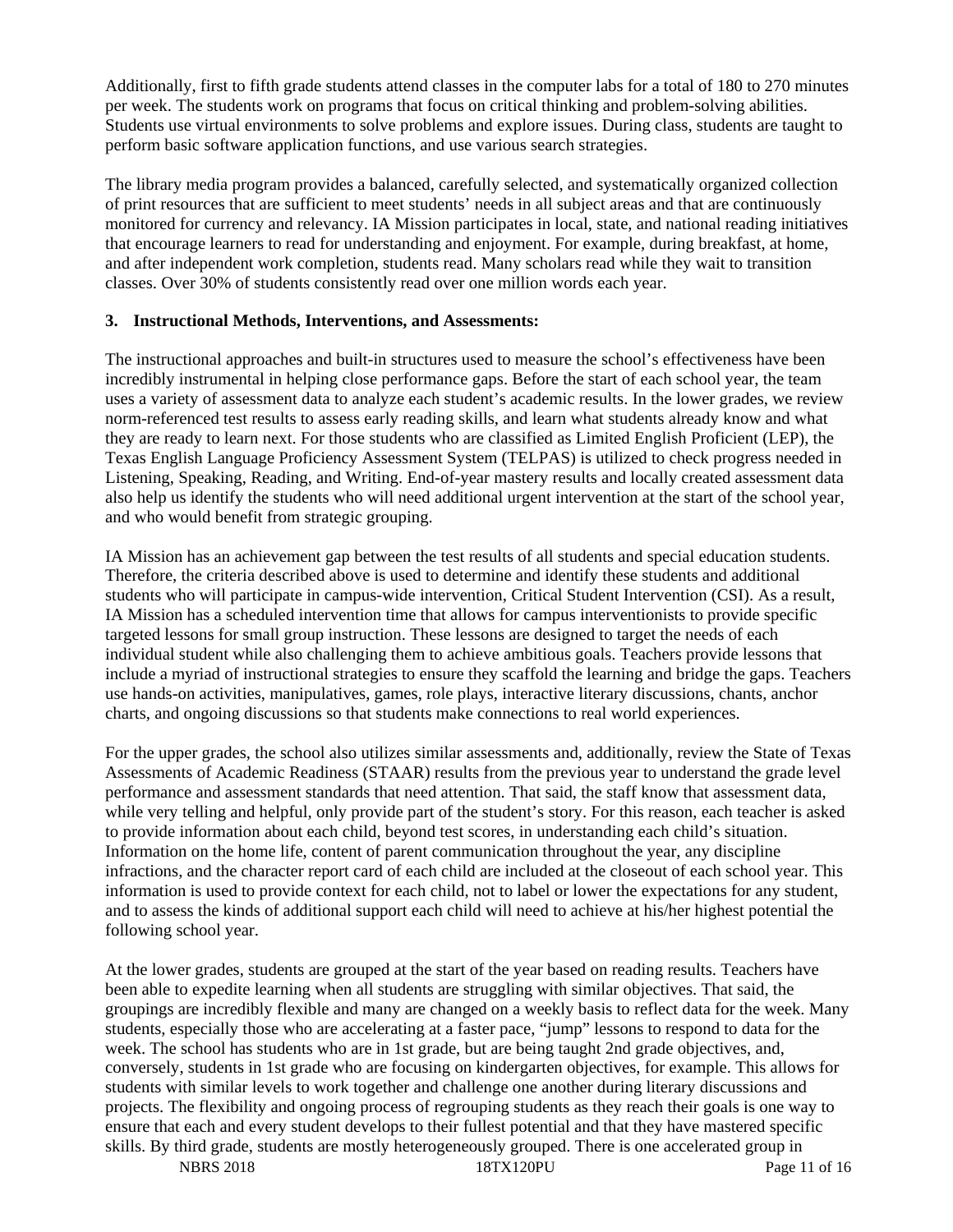grades 3rd-5th that encompasses many enrichment activities. That said, teachers aggressively monitor student work daily. When students are struggling, teachers are quick to do a re-teach via a huddle to prevent gaps from developing the next day. Students who are performing above grade level engage in meaningful, enriching, and differentiated work.

Repetition is a key strategy that has worked for decoding, math facts, and has created the platform for students to move on to more complicated tasks, once easier skills are internalized. Since elementary skills are foundational to future learning, students in grades Pre-K to 2 are homogenously grouped and mastery in every skill is ensured, before moving on. At the same time, students in all grades read authentic texts and are taught to establish a purpose for reading, ask questions, monitor and adjust comprehension, make inferences, summarize information, and make connections.

IA Mission uses math technology to harness the power of technology to individualize TEKS-aligned math instruction. In addition to the math class, the math technology programs continuously adapt to the user based on his or her responses. The main purpose in implementing this program is to allow students to review foundational math concepts, re-learn and practice current ones, and preview future concepts. In order to evaluate and diagnose the student academic needs multiple forms of assessments are used at IDEA Mission. Bi-weekly assessments are administered district-wide in the areas of reading, math, writing and science. Moreover, interim assessments (benchmarks) are conducted three times during the year to prepare the students for more rigorous testing and to identify the level of support that individual students require.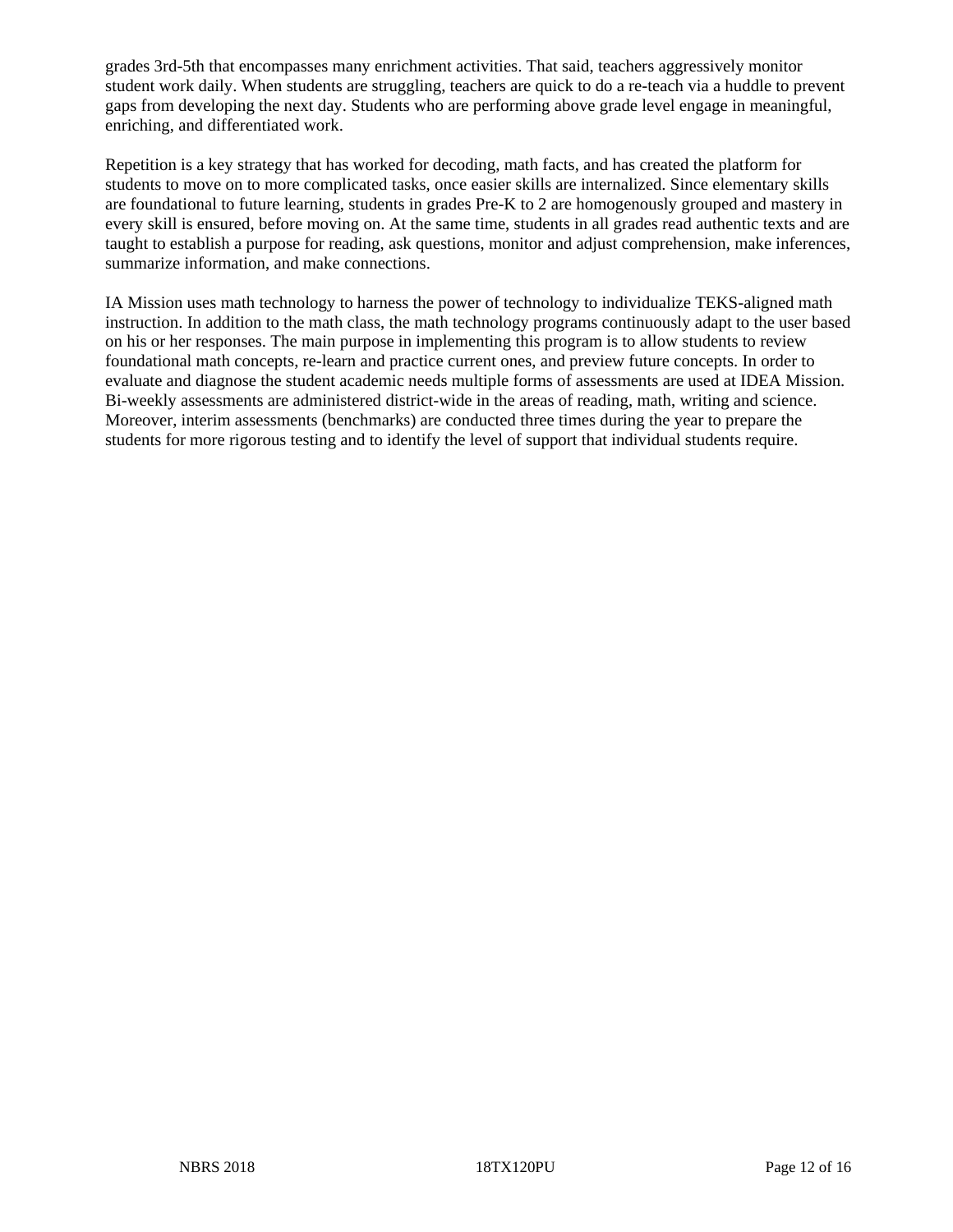## **1. School Climate/Culture:**

IA Mission begins each week with a school-wide assembly filled with music, singing, recognitions, and repeated positive affirmations. The top readers and mathematicians, students celebrating birthdays, and students who show growth on assessments are featured.

Every Friday, IA Mission has a school-wide parade where students of the week and the "Royal Readers" are featured; the entire school shows pride by cheering on participants. For those students who are meeting reading goals, monthly incentives include a field trip to the local book store where students select a book of their choice. For many of the students, visiting a book store is a first-time experience so it is that much more meaningful.

IA Mission motivates students by setting up structures that allow them to be purposeful about tracking their own goals. Students have individualized trackers that are filled after assessments. As a result, students know where they stand and articulate the score they are aiming for to "meet" or "exceed" their own growth. This internal drive to do better each time has been powerful in helping shape the student motivation culture.

Additionally, in the lower grades, there is a student and teacher game that is played in all classrooms daily and is followed by a quick non-monetary reward that students receive if they "beat" the teacher. Students earn points for helping out their peers, effort, participation, providing correct answers, and engaging in outside-of-the-box thinking.

IA Mission discusses empathy and trains around that throughout the year. This helps with students' social and emotional growth. When students fall short of expectations, staff deliver consequences that are logical to the consequence and not punitive. Students also have a daily meeting where they express their emotions and teachers are trained to show empathy on whatever emotions students are discussing. As a result, students' empathy and habits for discussion have improved in all classrooms and over 90% of families consistently re-enroll at IA Mission from year to year.

At IA Mission, teachers are shown they are valued in numerous ways. For example, weekly individualized professional development, via check-ins, with each teacher to discuss observations and data are priority. Leaders pour in preparation time and do pre-work so they are maximizing time spent with the teacher. These check-ins are tailored to each teacher.

Two-way feedback, as well as school town halls, are the norm, and encourage teachers to ask questions, and propose changes. Each week, the school has "shout outs" in the staff newsletter that are specific and describe how the teacher exemplifies the core values. Monthly socials outside of school are fun and highly attended. These structures have allowed the school to maintain a staff retention rate of 85% or higher.

#### **2. Engaging Families and Community:**

IA Mission values parents by providing them with the resources and knowledge to maximize their child's success and utilizing parent input to shape initiatives at the school. First, each parent is provided training on how to check their child's grades, in real-time, daily, and provides a work cellular phone to each teacher and administrator so that parents may call after school hours. The access of teachers and grades has helped improve student success and parent satisfaction.

Students have a planner that is to be signed by parents daily. In the planner, students write homework and teachers and parents exchange notes. Teachers know the importance of parent engagement, so they follow up if a parent signature is missing. Parents receive a newsletter in English and Spanish. The weekly newsletter includes upcoming events, students of the week (and the accompanying blurb for each student), and tips on how to help their children. Some of these include: suggestions on how to organize their binder, study tips, and tips for practice the character attribute.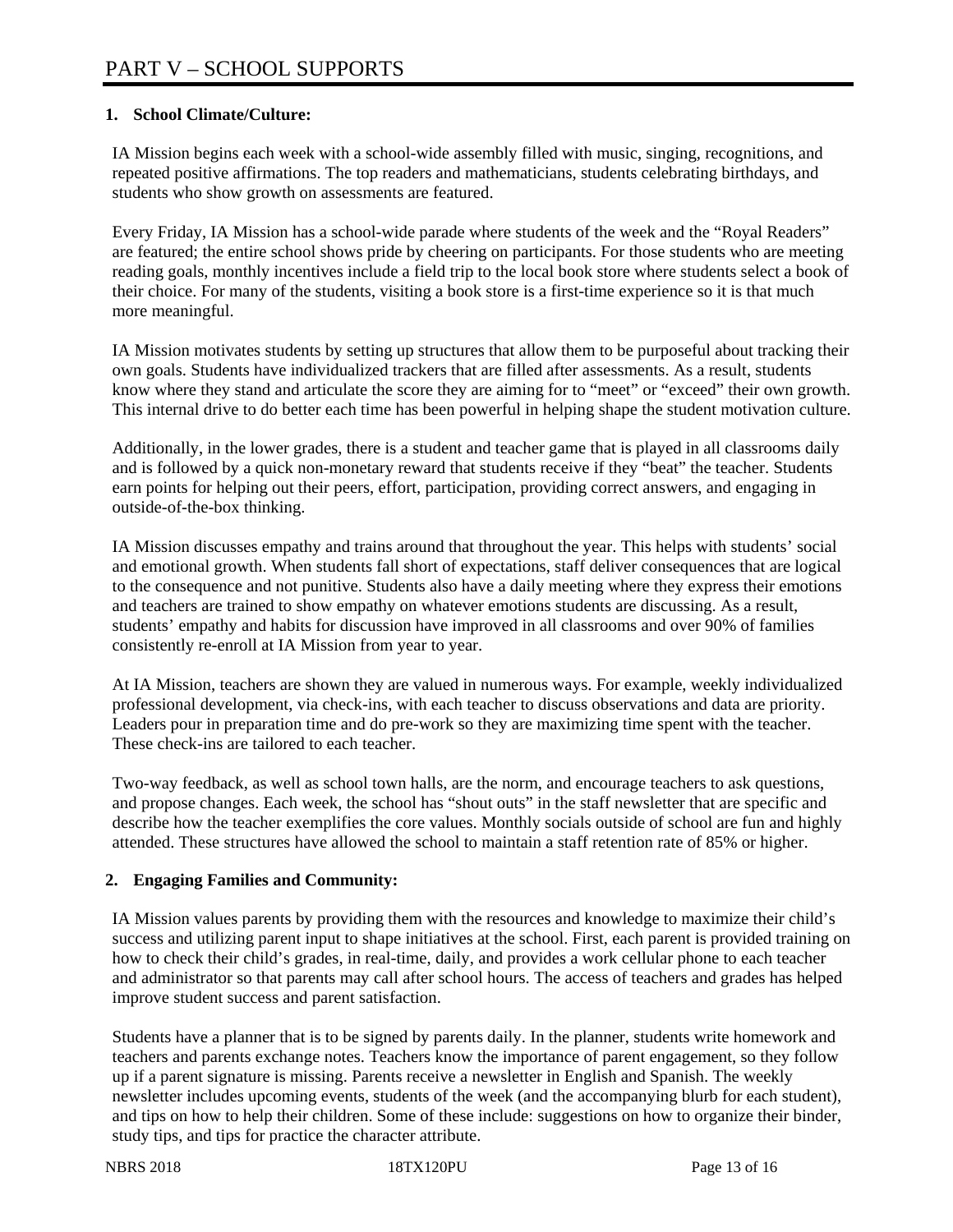At IA Mission, there are many meetings with parents throughout the year in addition to surveys to assess parent satisfaction with regards to their child's education. Parents are invited to participate in interviews and share input on school initiatives. IA Mission disaggregates the data and adjusts, based on the feedback.

Progress reports for each student are sent out every six weeks. This is three weeks prior to the official 9 week Report Card and allows families to adjust course, ask questions, and ensure students finish off the quarter strong. At the official report card evening, parents are invited to conference with teachers. To increase attendance, the school provides a dinner to all families whose child had perfect attendance for the quarter and/or earned Honor Roll grades. This joyful occasion encourages cross-communication.

IA Mission knows that student grades should reflect student proficiency in each content area and should not be skewed by behavior and/or character. For this reason, the school provides a character report card for all parents that highlights teacher assessments on character attributes including: grit, composure, zest, gratitude, optimism, curiosity, and responsibility.

It is important that the school is building strong citizens and regularly invite community members and organizations to meet with students and lead clubs throughout the school year. Community members are involved with: tumbling and engineering clubs, and provide school leaders with academic consulting.

IA Mission has had the honor of hosting and touring politicians who represent the school area in the Rio Grande Valley. Annually, the school sends out the Texas Education Agency school report card to the community. The report card indicates IA Mission's areas of strength and challenging areas in norm referenced tests, accountability ratings, enrollment, attendance, and financial information.

## **3. Professional Development:**

At IA Mission, the professional development (PD) is aligned to the school's most important needs. The framework is tied to low-performing TEKS, and each PD session includes ample time for staff to practice a target skill and receive feedback. The school follows the teach, model, practice, apply approach. The effectiveness of each PD session is assessed during follow-up observations, and the expectation is that 90% - 100% of staff are implementing the target skill at the expected level of proficiency within 1-2 weeks after the session.

PD around the lesson planning process to ensure all TEKS are mastered has been a highly structured priority. The district provides bi-weekly PD for teachers on TEKS-based instruction to help with preparedness for lesson delivery. Additionally, teachers are trained to monitor student learning throughout the lesson by reviewing every student's answers to the checkpoint questions and comparing them to the exemplar. This process has improved student mastery and overall school effectiveness. It also has helped in minimizing the gap of all students and subgroup

Daily, each teacher presents the outcomes, causes, and next steps for the day's data. Various teachers help by providing feedback on ways the material could be taught differently. Teachers take the feedback and plan how the next day's lesson should be modified based on ideas shared during daily exit ticket meetings.

District-wide, teachers meet with content and grade level teachers. There is extensive analysis and discussion on most commonly missed TEKS and shared next steps are developed. This professional development allows staff to more deeply understand school versus organization-wide challenges so that all can problem solve effectively.

Similar to teachers, all administrators have intense development throughout the year. For example, during weekly classroom rounds, classrooms are observed together and norming on the most pressing issue and aligned next steps are debated. Also, if a teacher made noticeable improvement on the administrator's action step, it will easily be observed the following week. Administrators are also observed often while conducting observation and/or data conversations with teachers. Similarly, administrators are provided with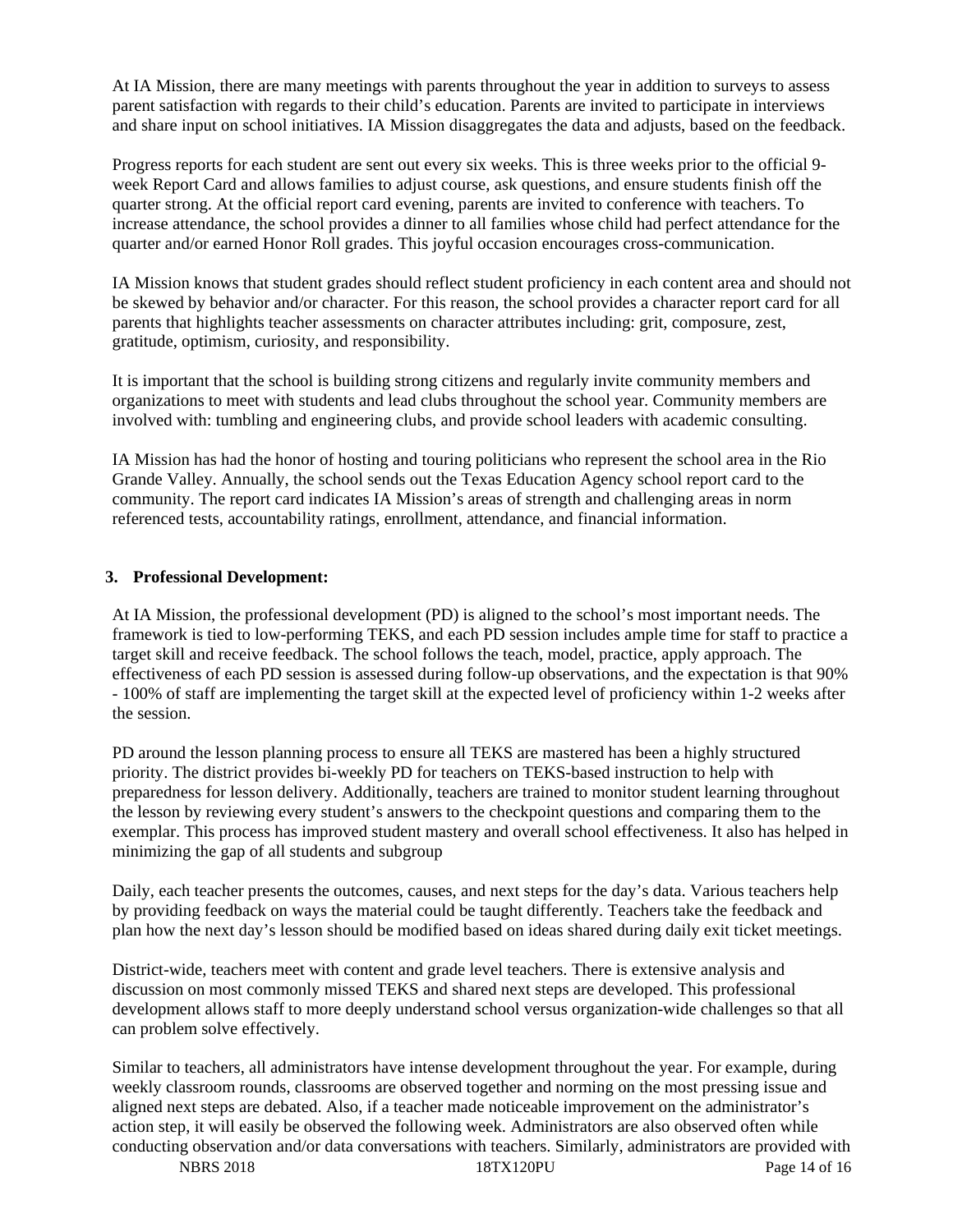one bite-sized action step to become more effective.

Administrators also have "Coaching Academies" where extensive training on the most critical TEKS and/or school leadership levers are developed. The training and practice center around coaching teachers to mastery. Administrators are asked to prepare for a live simulation of these conversations with teachers and are rated on their effectiveness. This laser-like focus on teacher and leader development has had a noticeable impact on student achievement. As a result, administrators are able to coach their portfolio of teachers on a differentiated and individualized level. As a result of the focus on coaching, teachers are more satisfied with their roles and the staff retention has been above 85% for the last couple of years.

#### **4. School Leadership:**

The leadership team is made up of three assistant principals of instruction (API's), one assistant principal of operations (APO), one counselor, and a principal. Additionally, principals who have received solid results and are considered good candidates to provide mentorship to an aspiring principal, also mentor a principal-in-residence (PIR) for approximately 1-2 years.

The principal drives the vision of the school, and is an instructional and culture leader. She ensures all instructional and student/staff culture processes are executed so that students are thriving. The principal coaches and manages all administrators. Similarly, API's focus on instruction, student culture, and discipline for assigned grade levels. The principal ensures API's are focused on student achievement. The APO is in charge of all operation-related departments, including the following offices: nurse, facilities, transportation, child nutrition, receptionist, and student information systems. This model allows the principal and API's to focus more of their time on non-operational priorities. The school counselor leads social-emotional initiatives, special programs, and testing.

There are numerous built-in systems to ensure leaders are focused on student development throughout the day. Daily, all leaders participate in an early morning ten-minute standing huddle where each team member shares their daily priorities. Weekly, leaders are a part of the tactical, a meeting that focuses on short term issues that can be solved in a few minutes. Additionally, all participants share their top priorities for the coming week and success will be measured. Every week, the principal holds weekly check-ins and regularin-the field coaching to help leaders build one another's capacity to reach their goals.

Instructional rounds are another crucial lever for developing the instructional expertise of leaders on campus. The coaching during rounds focuses on skill development of other leaders, and the norming provides the lead team with a shared language and a shared understanding of what strong instruction should look like. Finally, leaders are able to identify and monitor school-wide trends and improvements, through a normed observation data collection and analysis process. Monthly strategy meetings are used to focus on one to two strategic issues and to push the team significantly closer to reaching campus goals.

Grade-team leaders (teacher leaders for each grade level) are another important leadership component. There are weekly grade-level meetings to discuss grade-level data, priorities, upcoming events, affirmations, and concerns. Grade-team leaders are charged with ensuring impeccable student culture and to own their grade team's results. All of these structures are critical in ensuring the campus meets its goals and that all staff members understand rational and are invested in the direction of the school.